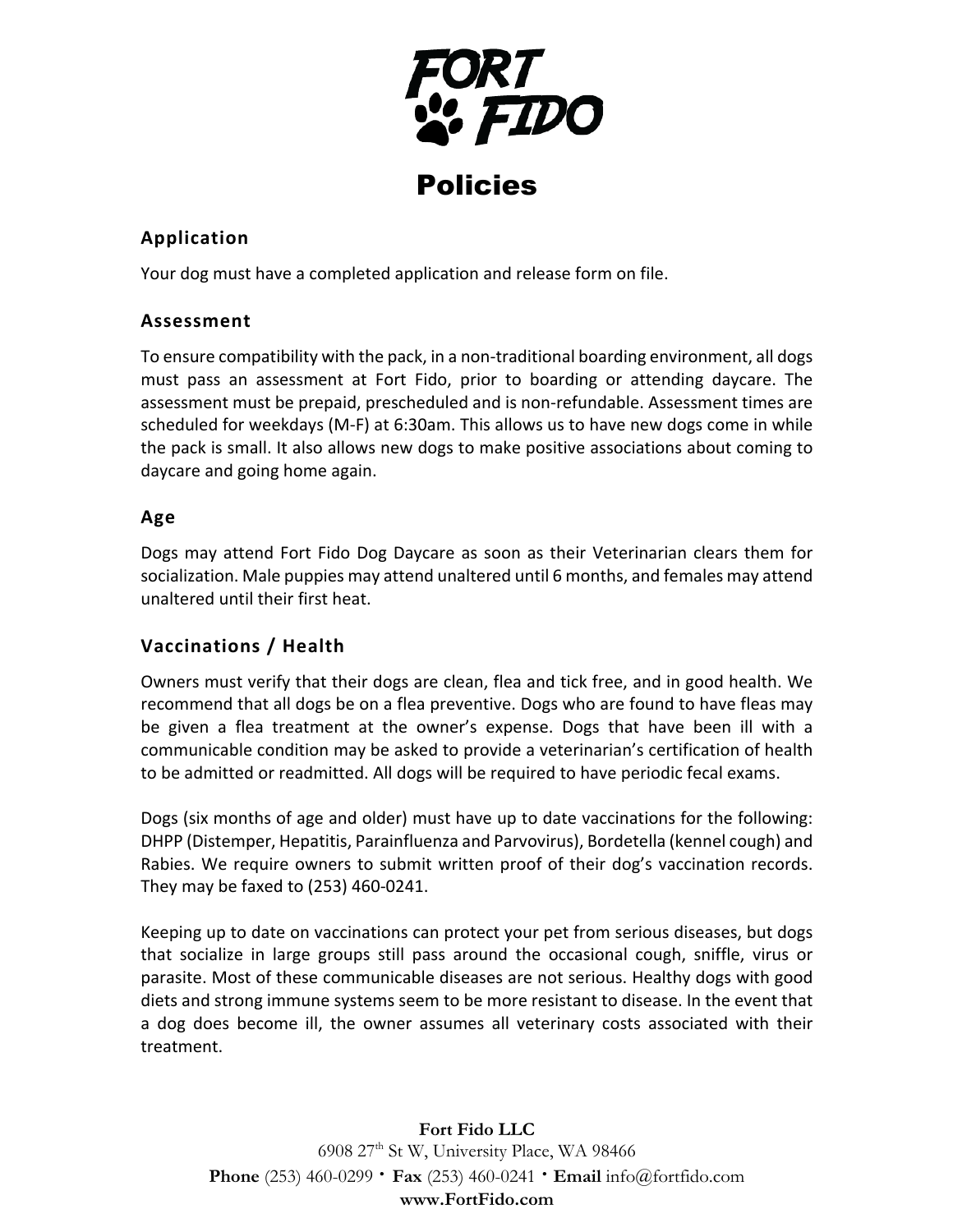Properly trimmed nails are essential for dogs involved in high-energy activity such as play at daycare. Keeping your dog's nails trimmed, reduces stress on their toes and joints, and helps keep their playmates safe. Please keep your dog's nails trimmed. If you are unsure of a safe length or proper grooming technique, ask your groomer or veterinarian to give you some tips.

## **Collars / Leashes**

To ensure safe and timely transitions into and out of the play areas, all dogs attending Fort Fido, are required to wear a quick-release collar and leash only.

## **Behavior**

All dogs must be non-aggressive. Owners will need to verify that their dog has not harmed or shown any aggressive behavior towards any person or other dogs. Please remember, your pet will be spending time with other pets. Our pack's health and safety is our main concern.

To keep a safe environment, we reserve the right to correct dogs that misbehave via vocal reprimand, water spray, or timeouts. Dogs may be crated throughout the day for timeouts, rest, feedings, and our daily cleaning.

## **Feeding**

The only dog food we recommend, and sell, is Fromm Gold Adult. Though it is not required, we do encourage you to try it out. It often times can improve skin, coat, teeth, breath, stool, and diminish gas.

- **Boarding Dogs**  Dogs being boarded overnight are not charged for their feedings, however, their food must be brought from home, along with a measure, for controlled feeding. Dogs that already eat Fromm will be provided food at no cost.
- **Daycare Dogs**  We encourage you to feed your dog before and/or after they come to daycare. If you would like your dog to be fed while at daycare, there will be a \$5 charge (no charge for dogs under 6 months). **Food must be provided in individual portions and labeled with their name.**

### **Accidents**

Even at Fort Fido, accidents can occur. Keep in mind that canines can be unpredictable at times. Although great care is taken to ensure the safety of your dog, an occasional nip, scratch, broken nail, limp, torn pad, strain, sprain, or other injury is possible.

In the unlikely event of a medical emergency, Fort Fido staff will act on the owner's behalf at their sole discretion. The owner will assume all responsibility for any expenses involved.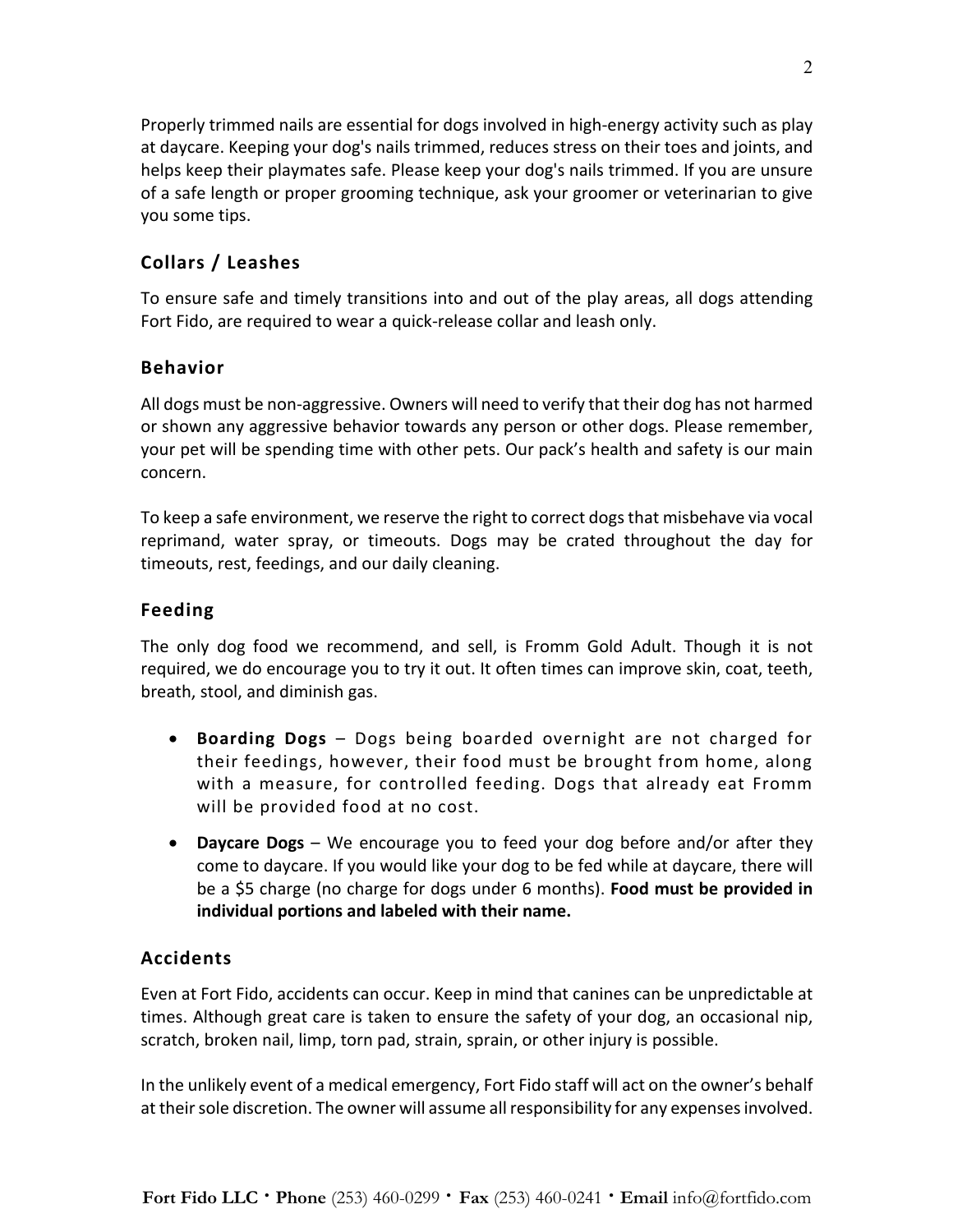## **Hours of Operation**

Fort Fido Dog Daycare is open for drop-off and pickup seven days a week, 365 days a year, all holidays, from 6:00 AM - 7:30 PM. The lobby is closed daily between 11:00 AM and 3:00 PM. To drop-off, pickup, make a purchase, or contact us when the lobby is closed midday, just call us from the parking lot (253-460-0299) and a Fort Fido Staff member will be out to assist you promptly. No dogs will be picked up or dropped off between the hours of 7:30 PM and 6:00 AM. Boarding rates are for 24 hour periods. Dogs picked up after a 24-hour period will be charged a daycare rate. Any dog abandoned at Fort Fido for longer than 48 hours will be taken to the Pierce County Humane Society.

All daycare and boarding dogs must be picked-up prior to 7:30PM. There is a dollar per minute (per dog) late fee for all late pick-ups, regardless of traffic conditions. If you are late and we are unable to contact you, your dog will stay with us overnight and a premium boarding fee will be charged.

## **Rescheduling / Cancellations**

Rescheduling and cancellations of daycare or boarding must be done before 7:30PM on the day that your dog was due to attend. We will work with you to accommodate your schedule, but cannot guarantee availability. A no call, no show, will not be refunded or rescheduled.

Any balance or days owed, will be kept track of for three calendar months. In the event that they are not refunded or rescheduled by the end of this time, any remaining balance or days will be forfeited.

#### **Boarding**

For the health and safety of all dogs attending Fort Fido, we reserve the right to decline your pet if it appears to be in poor health or is showing signs of a communicable disease. Dogs that are found to have fleas or ticks may be given a flea or tick treatment at the owner's expense. If for any reason a dog is not a good fit for our cage-free boarding environment, we reserve the right to take that dog to another boarding facility at owner expense.

Fort Fido is not responsible for the loss or damage of any items brought into the facility for use by boarding or daycare dogs. Beds, blankets, toys, etc.… May be chewed or damaged. We do our best to take care of items brought in.

Appropriate items to bring for boarding are: beds, blankets, food, treats, clothing, jackets, or medications. Please do not bring bowls or toys. Please be sure that all food is in a resalable container.